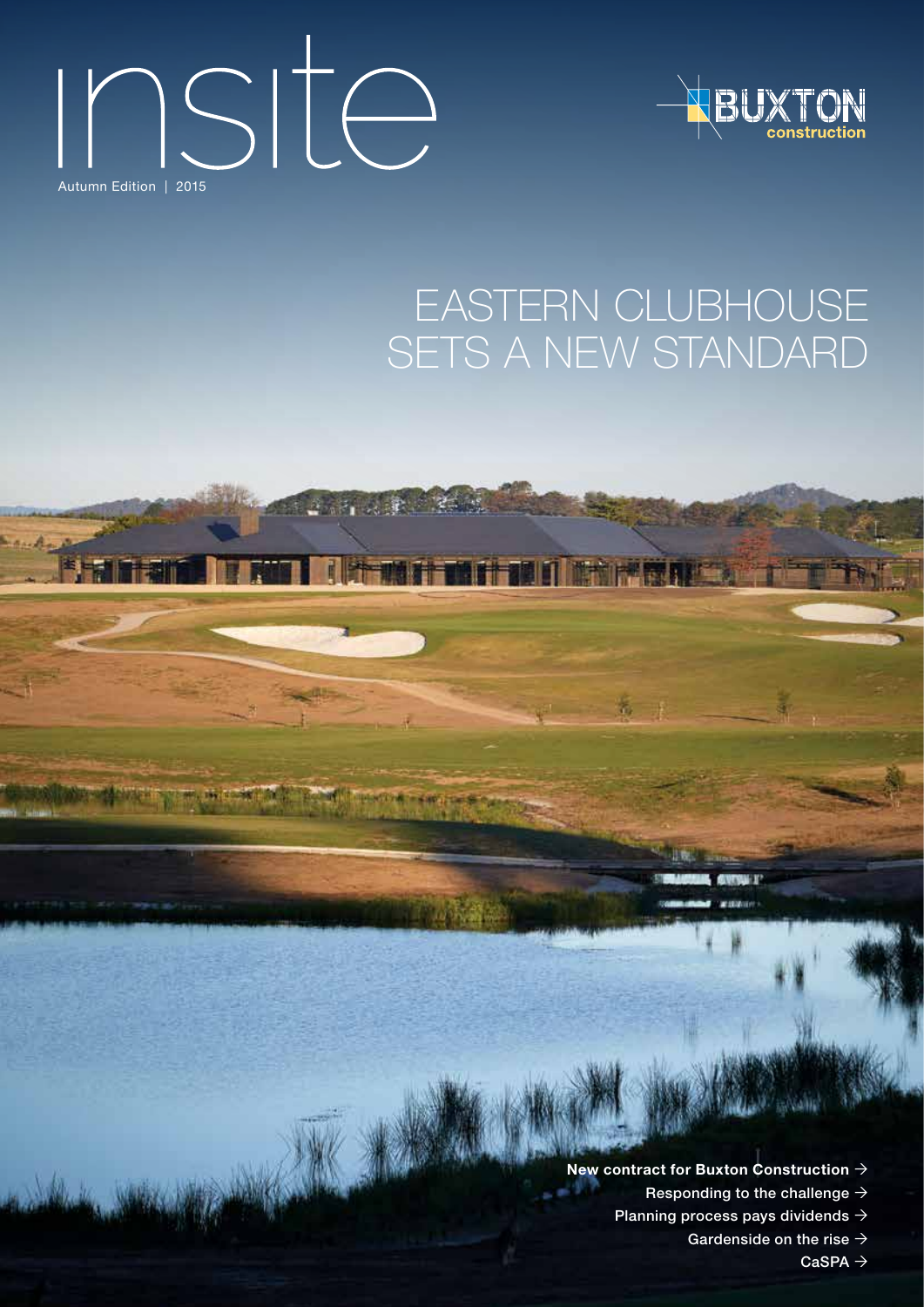### WEI COME

Our business plan positions Buxton Construction as a builder with the capability to undertake projects in the \$50 million to \$100 million category. Through a comprehensive, confidential market research program we've sought the opinions and perceptions of those associated with the construction industry to find out how they view us.

As a result of this feedback our priority has been to recruit the industry's best people with skills and experience in top-end construction. The new appointments complement our highly qualified existing staff, many of whom have been with us for well over a decade. While our horizons may have expanded – especially in relation to the dollar value of projects – the one aspect of Buxton's operations that will never be compromised is the long-standing culture of the company which is built on reputation, delivery of quality, honesty, integrity and trust.

I'm delighted to announce the most recent appointments to Buxton Construction's executive ranks: Andrew Asker who assumes the newly created role of operations manager, senior contract administrator Andrew Wright and senior estimator James Flanagan. As operations manager, Andrew Asker is responsible for overseeing all the company's operations, providing a pivotal link between estimating and construction, and front-end delivery. This will free me up to focus more across the entire business and to maintain a global perspective of every sphere of the company's operations.

Before joining Buxton Construction Andrew was general manager at Hacer. Prior to that he held senior executive positions with Becton and Lend Lease, where he was responsible for the delivery of major projects, including the Royal Children's Hospital, ANZ Docklands headquarters, Victoria Harbour infrastructure and associated projects, and the Sydney International Airport upgrade.

Andrew Briggs, Managing Director



### **Merger provides better facilities for seniors and people with disability**

A merger between Catholic Homes and Villa Maria is progressing smoothly and will become official on July 1 this year.

"What Villa Maria brings to the merged entity is a number of home care packages, more aged care facilities and retirement apartments as well as the opportunity to further develop four sites for aged care and retirement living," said Catholic Homes general manager property services Geoff Crawford.

A significant challenge the merged entity will face is to adequately cater for and grow disability accommodation and services, which have been an integral part of Villa Maria since it began in 1907.

The new merged entity will provide accommodation in all sectors of retirement and disability services, from traditional villages and apartments to aged care, respite houses, and accommodation for people on low incomes and people with disability. A not-forprofit body, the Villa Maria Catholic Homes entity will channel any surpluses generated from the sale of its properties towards accommodation for underfunded areas such as disability services and the homeless.

"Corpus Christi at Greenvale is a prime example of this philosophy: the centre is run down and will be rebuilt to accommodate 90 homeless men," Geoff says.



Award for RSPCA **HEADQUARTERS** 



#### The RSPCA Burwood East facility has won the 2015 City of Whitehorse Built Environment Awards Institutional category.

Designed by Bamford-Dash and built by Buxton Construction, the \$18.5 million project involved constructing a striking fourlevel contemporary extension on the Burwood Highway site and installing a new facade to the existing two-level building. Refurbishment of the existing structure included a new public entrance foyer, expanded retail facilities and consulting rooms. Extensive landscaping incorporates environmentally designed wetlands with a recycling plant to treat all water from the facility which is used for washing down animal pens.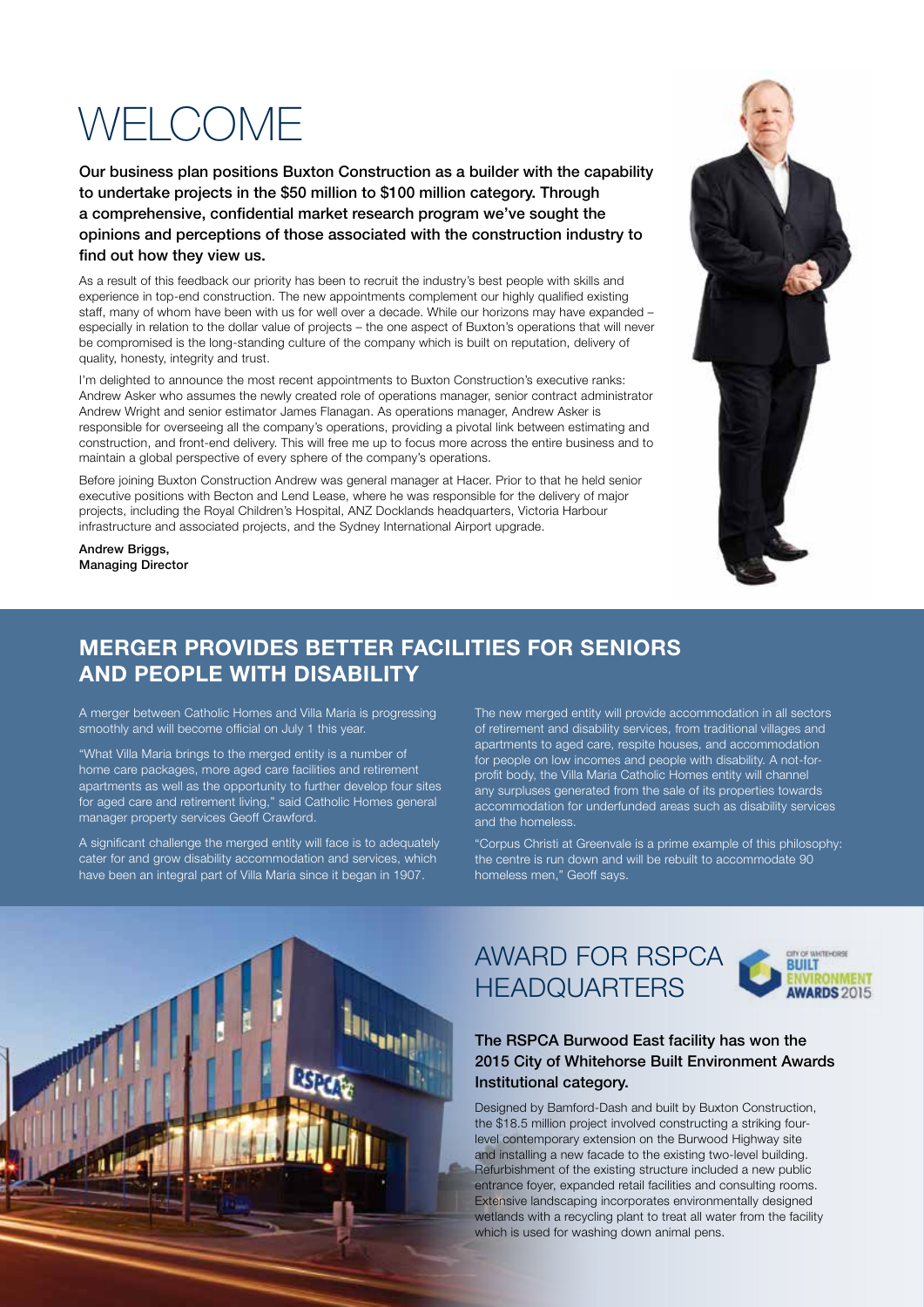### Responding to the challenge

Edgard Pirrotta, project architect for Catholic Homes' St Josephs Mews, admits to being excited by the challenge posed by the \$35 million six-level independent living facility in Hawthorn.

"St Josephs church and the heritage-listed school have considerable significance and our brief was to introduce a contemporary residential development solution with a built form and materials compatible with the fabric of the existing structures and the surrounding area."

Established more than 40 years ago, Edgard Pirrotta architects is acknowledged for its innovative design philosophy.

"Our ability to harmoniously integrate the needs of our clients with environmentally sensitive and innovative design solutions has earned the firm a reputation for versatility and integrity.' Edgard said. Edgard, who has worked on numerous major Buxton Construction projects over the years including Rylands Independent Living and prestige homes in Brighton, maintains a personal involvement throughout the design and building phases of multi-apartment and single residential dwelling projects.

The firm also has an outstanding design record for office, commercial, recreational and institutional buildings. While projects may predominantly be of new construction, a significant proportion of Edgard Pirrotta Architects' work includes recycling, restoration and renovation of existing buildings. The firm has also been active in the area of heritage conservation creating a synergy between heritage issues and modern amenities.



### Planning process pays dividends

At the design development stage of St Josephs Mews, a \$35 million six-level, independent living facility in Hawthorn, Buxton Construction was appointed to a construction management role by the Catholic Homes' board of directors.

"We'd interviewed a number of builders and the terms offered by Buxton were attractive but it was made very clear at the time the engagement was for construction management only and there could be no guarantee regarding the subsequent building contract," Catholic Homes general manager property services, Geoff Crawford said. Buxton's extensive experience with Rylands Independent Living and a number of other upmarket retirement complexes as well as its long-time association with architect Edgard Pirrotta were important considerations.

According to Geoff, the detailed discussions and analysis of structural elements between Catholic Homes, the architect, consulting engineer and interior designer together with valuable input from Buxton as construction manager, led to the optimisation of design solutions. The board invited selected tenders for construction and Buxton's price was the lowest: subsequently a guaranteed maximum price contract was agreed between the parties, a contractual approach Catholic Homes only had limited experience with at that stage.

"I'd have to say Catholic Homes has been delighted with both Buxton's onsite performance and the level of co-operation so far, which has seen the project progress ahead of schedule and below budget."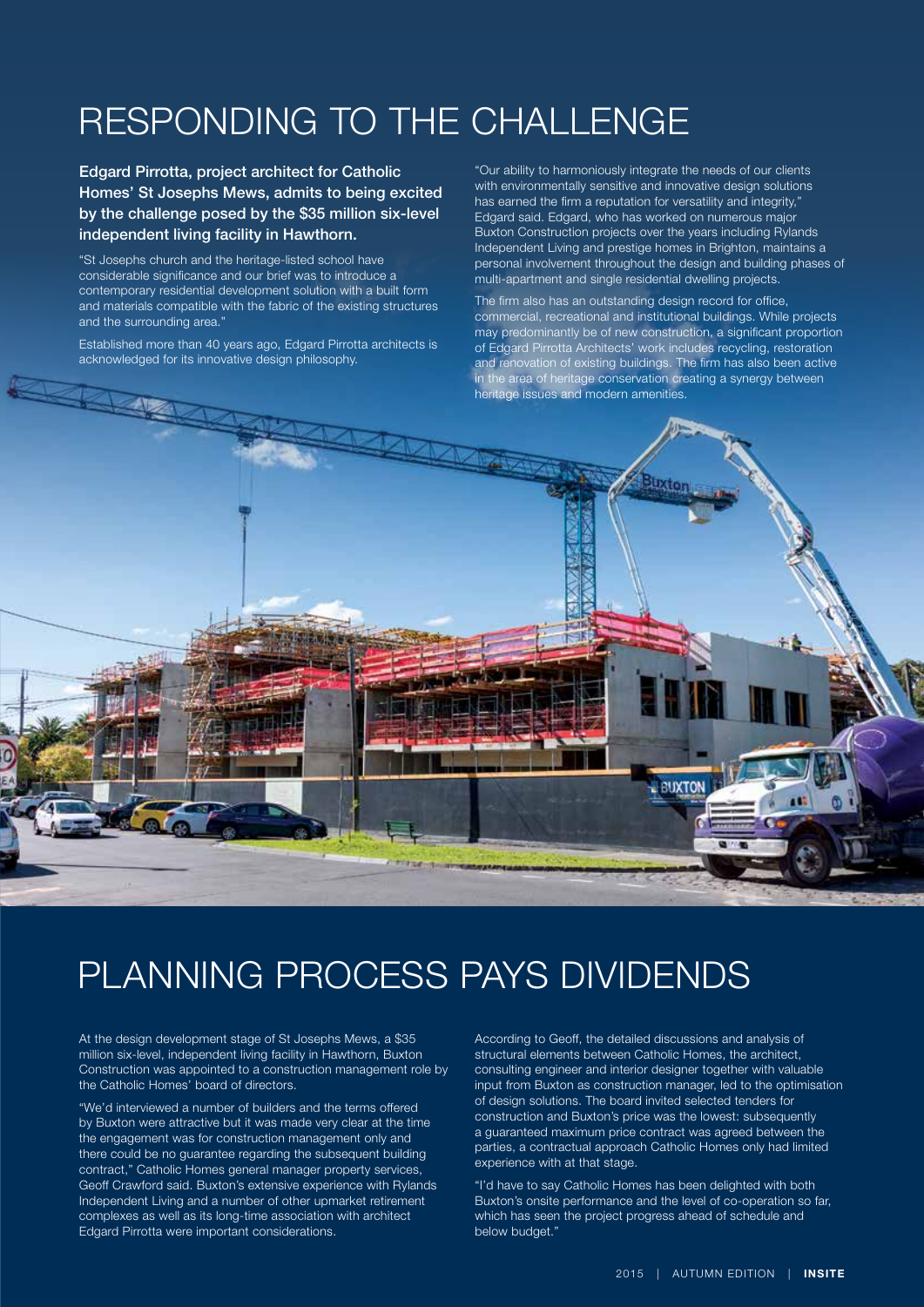## **Eastern clubhouse**  SETS A NEW standard



According to general manager Ben Telley Eastern Golf Club's impending move to its new course at Yering in the picturesque Yarra Valley is a significant milestone in the rich tradition and heritage of the 119-year-old club.

"The clubhouse's understated elegance creates the warm ambience of a grand residential estate that engenders a sense of being a second home for members and is the equal of any golfing facility across the nation."

The interior is characterised by the use of textures, designer light fittings and depth of timber panelling, including American Oak. "Perrott Lyon Mathieson project architect Brian Mathieson played a pivotal role in the interior decor including selecting the specially designed furniture."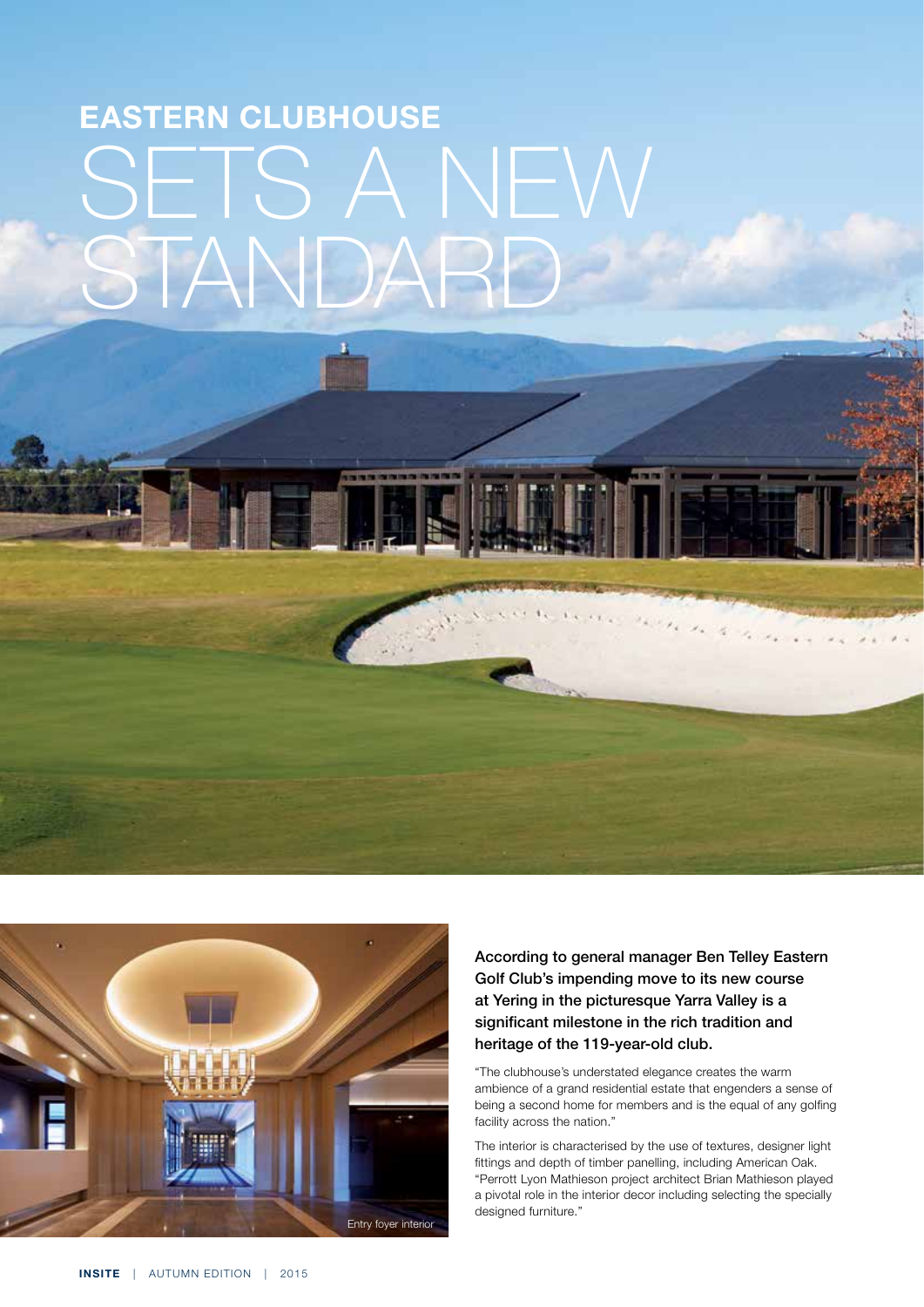"From a client perspective it's been so refreshing to have more than just a commercial relationship with our builder. Project manager Daryl Marson and the onsite team headed by Ben Cavell have been tremendous and worked closely with us every step of the way."

**Ben Telley, Eastern Golf Club, General Manager** 

Buxton's involvement commenced prior to the documentation stage to provide input on a wide range of construction, design and structural issues. Buxton Construction subsequently won a competitive tender to build the \$11 million clubhouse and golf academy.

"Having Buxton's expertise around the table early on was a game changer that not only produced substantial financial savings through structural value management but also maintained a clubhouse of exceptional quality."

"Without such a process in place I don't believe we would have achieved the result we have," Ben Telley said.

Ben says he and the board of directors have been delighted with the ongoing relationship they've had with Buxton Construction – both at corporate level and on site – throughout the construction phase.

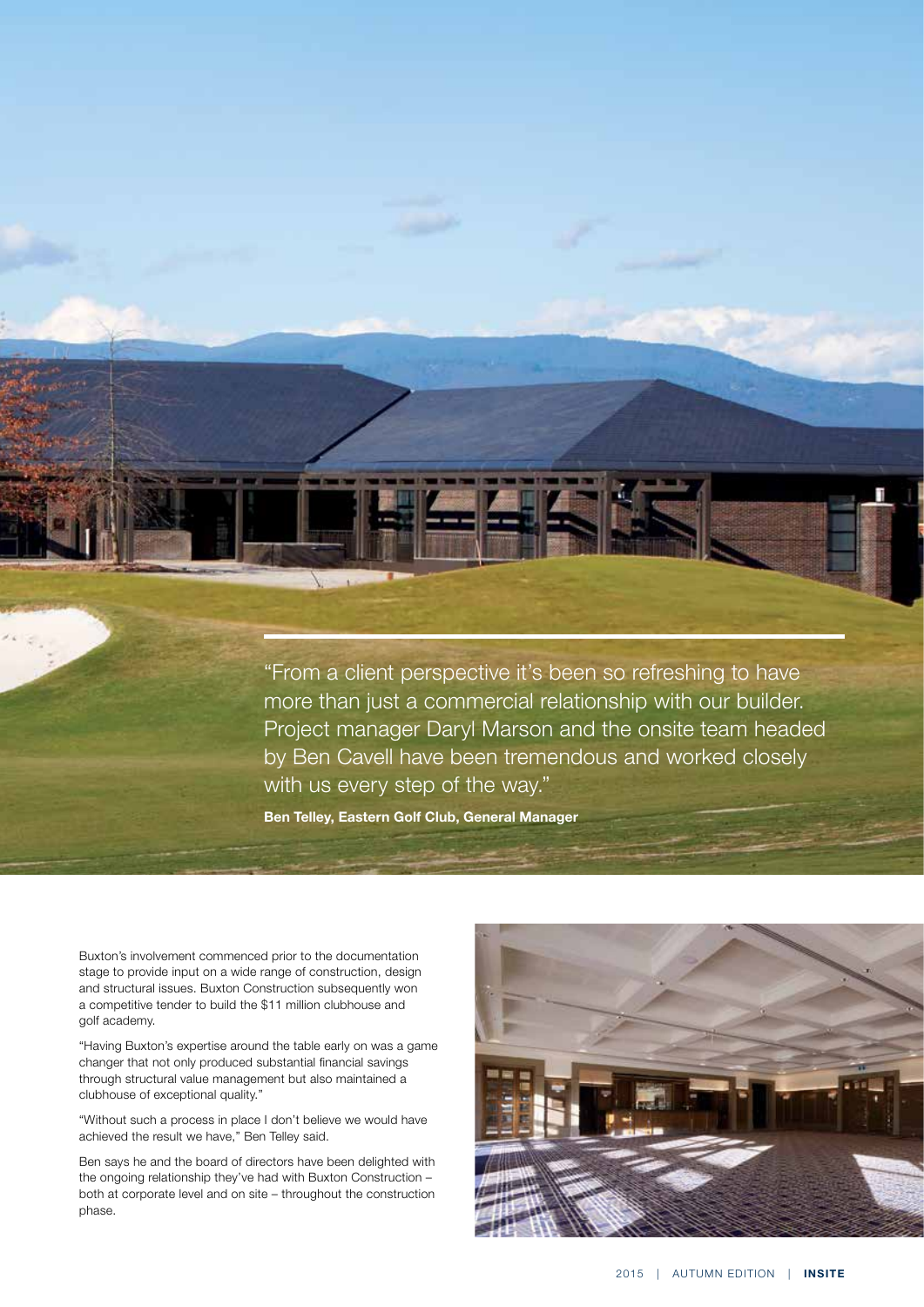### **GARDENSIDE** ON THE RISE

Construction commenced at Gardenside in Bay Road Sandringham, Blueprint Projects, \$38 million apartment complex designed by Fender Katsalidis with supporting architects Watson Young.

GARDENSIDE <u>um 19</u>

residents with an experience and vision that delivers an inspired future for the community," says Fender Katsalidis director Karl Fender.

Comprising 141, one and two bedroom apartments across five levels over a two-level basement car park, Gardenside is the second stage of the resort-style \$135 million Sandyhill project which when completed will comprise approximately 470 **apartments across three buildings.** 

The first stage, which Buxton handed over last year, includes the Sandyhill Club with an infinity pool, spa, gym, sauna and sundeck as well as an onsite café "Loco Sth". Residents at Gardenside will also be able to utilise these amenities.

"We wanted to design a landmark building for this site, providing<br>residents with an experience and vision that delivers an inspired<br>future for the community," says Fender Katsalidis director<br>Karl Fender.<br>Comprising 141, on Rising from an impressive lobby with double height windows and timber panelling, Gardenside offers a wide selection of floor plan layouts and interiors feature German Neff appliances, stone bench tops, timber flooring, integrated fridges and double-glazing together with space saving built-in robes and friendly LED lighting.

Apartments are currently for sale from \$369,000. For details visit gardenside.com.au.



Gardenside's on-site display suite built by Buxton Construction.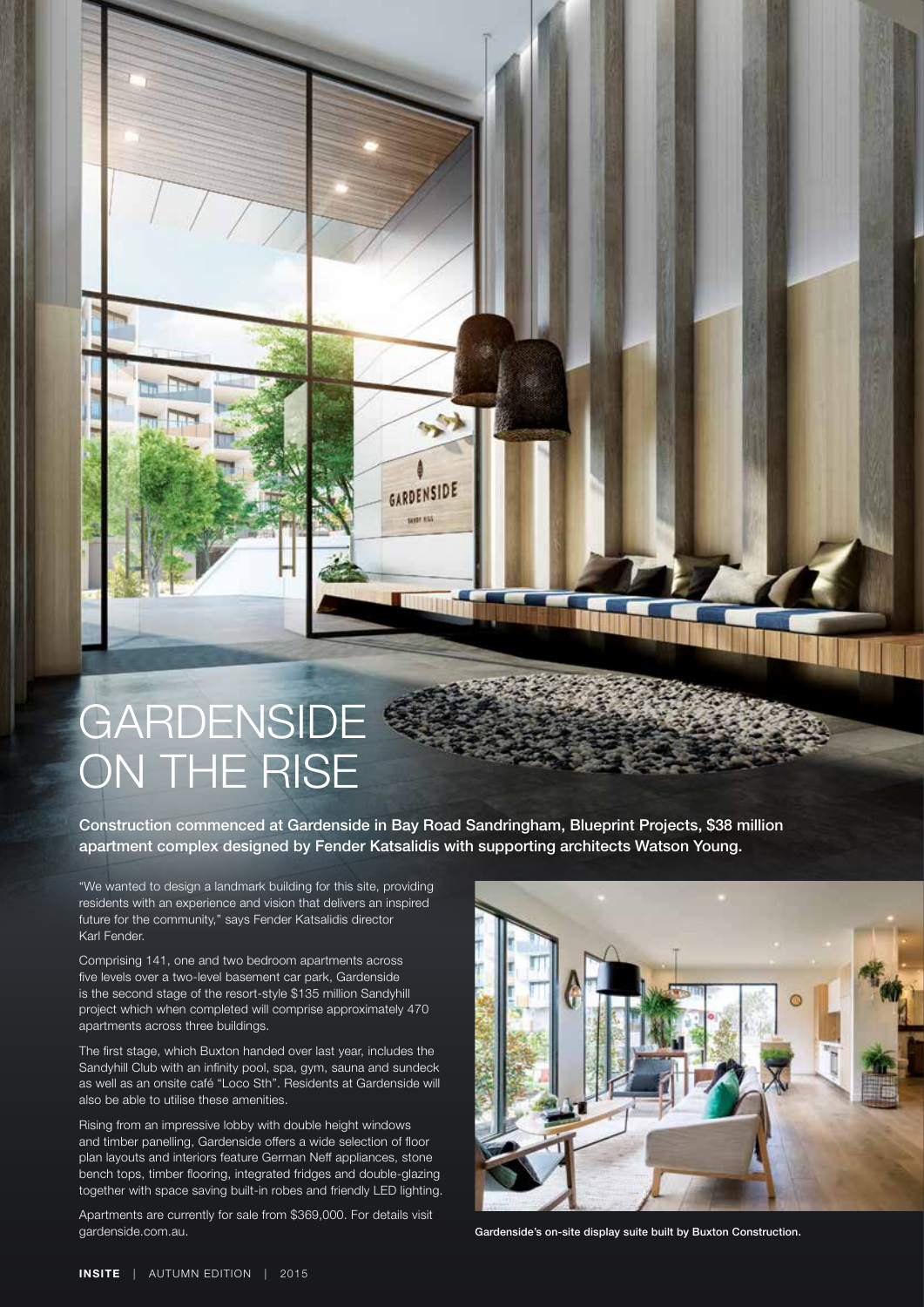Andrew Asker

**Operations** Manager



**ANDREW WRIGHT** 

Senior Contract Administrator



James Flanagan

Senior Estimator

### **New faces**

The Buxton team continues to grow and we are delighted to welcome three highly qualified industry specialists to our senior ranks.

The newly created role of Operations Manager is filled by industry leader Andrew Asker who has held Director or Senior Management roles at prominent Australian building companies including Lend Lease, Becton and Hacer. Andrew is joined also by Andrew Wright as Contracts Administrator and James Flanagan in Estimating.

These appointments, together with other recent additions to our senior ranks, complement the skills and experience of Buxton Construction's existing team.

With its combined talent, building knowhow and outstanding record for a quality product across all construction sectors, the Buxton team has the credentials to ensure the company's progression to delivering larger, more complex projects.

# **CaSPA**

As the completion date for Claremont and South Port Aged Care's (CaSPA) \$25 million Emerald Hill Residence rapidly approaches, chief executive officer Stephanie Clark is eagerly looking forward to moving residents into the four-level, 146-bed nursing home.

"Emerald Hill Residence represents a new start in our provision of resident-centred care. Essentially it will be a new home for residents where they drive the day-to-day activities and control their lives in superb surroundings." The project included refurbishing the 1902 heritage listed former St Vincent de Paul orphanage in Napier Street South Melbourne which becomes the community hub for Emerald Hill Residence incorporating a wide range of facilities for residents and their guests.

"The self-contained community hub is entirely separate from the home's newly constructed living quarters so residents can leave home and go out for a variety of activities in the same way they would if they were living independently," Stephanie explains.

"It also means the community can use the various facilities without intruding on residents' privacy." Emerald Hill Residence is a prime example of how a builder and client can work closely together from the planning stage of a project in the interests of a better outcome.

"Buxton's contribution in those early days set us on a course that has resulted in an outstanding facility. I can't speak too highly of them as a builder, their professionalism and capacity to always deliver what they say they will must be commended."

"We opted for an agreed gross maximum price contract and they've not only come in under budget and were very accommodating with variations but also finished the project well ahead of schedule."